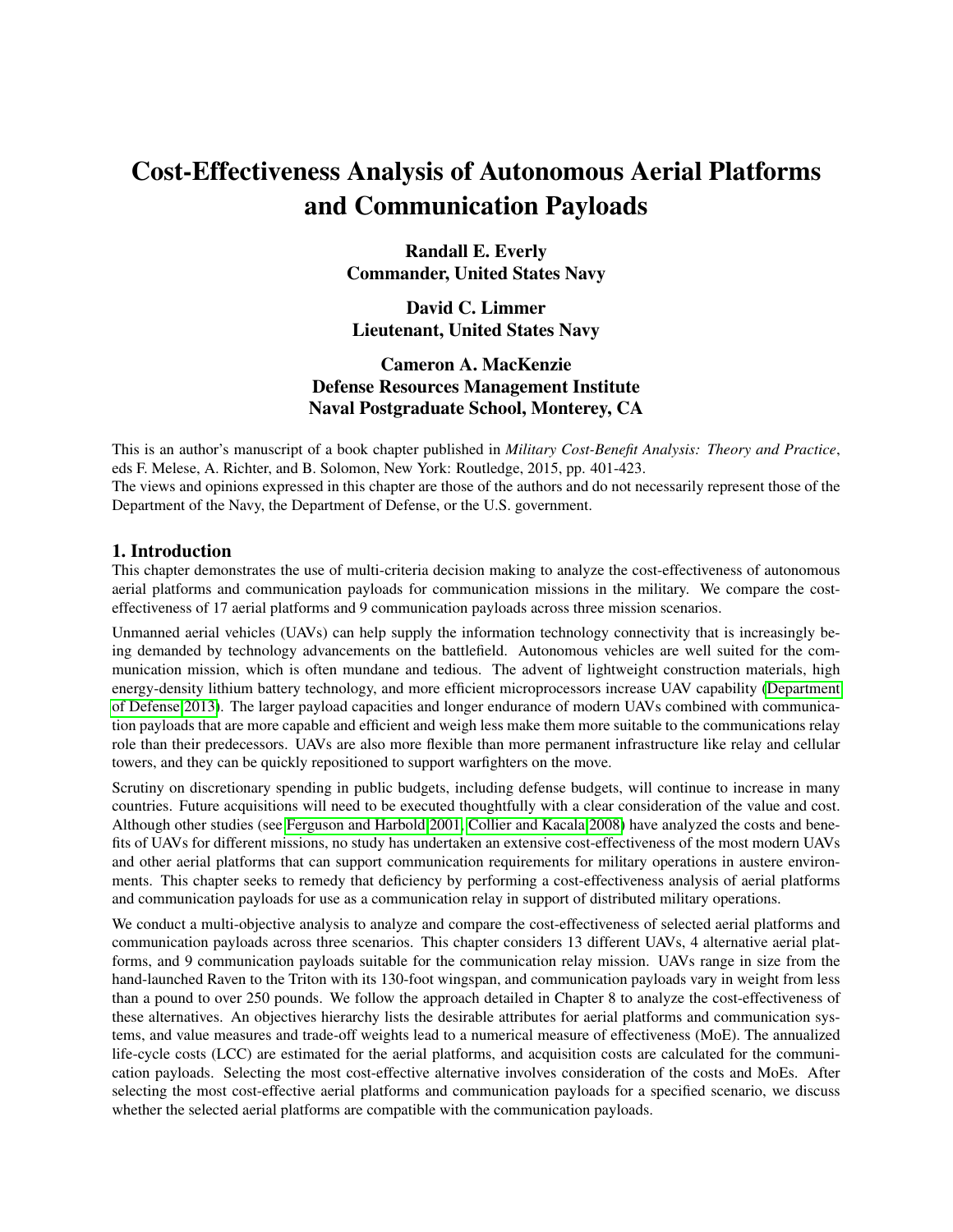Section [2](#page-1-0) reviews a few applications of cost-effectiveness analysis in defense and discusses previous studies of UAV effectiveness. We briefly outline in Section [3](#page-2-0) the different UAVs, alternative aerial platforms, and communication payloads. Section [4](#page-3-0) discusses the cost-effectiveness model. An objectives hierarchy is presented for the aerial platform and for the communication payload in Section [5.](#page-3-1) After detailing the methodology for estimating costs for the aerial platforms in Section [6,](#page-5-0) we analyze the cost-effectiveness of all the alternatives for three different scenarios in Section [7,](#page-6-0) and concluding thoughts are discussed in Section [8.](#page-13-0) We rely on subject matter experts to collect and analyze data for several alternatives, and develop value measures and trade-off weights based on our own research, expertise, and experiences. Consequently, the results should not be viewed as definitive, but the analysis does provide insights into selecting the best aerial platform for different communication relay missions. Defense decision makers could incorporate their own preferences within this framework to determine the most cost-effective aerial platform and communication payload for a given scenario.

#### <span id="page-1-0"></span>2. Literature review

Cost-effectiveness analysis seeks to evaluate costs versus the benefits of an alternative when the benefits cannot easily be measured in monetary units. The MoE can be a single numerical measure of performance if only one objective determines the effectiveness for a decision problem. Frequently, decision makers have multiple objectives, and combining several objectives into a single MoE requires a systematic process or mathematical equation. Value-focused thinking encourages decision makers to articulate their values and identify and structure their objectives [\(Keeney](#page-15-1) [1996\)](#page-15-1). Multi-objective or multi-criteria decision making provides a framework for developing value measures over those objectives and trade-off weights among objectives in order to combine several objectives into a single MoE for a given alternative [\(Keeney and Raiffa 1976,](#page-15-2) [Kirkwood 1997\)](#page-15-3).

Some multiple objective analyses include minimizing cost as an objective and developing a multi-attribute value function over all the objectives, including cost. For example, a study to help the U.S. Army determine which bases to close develops a value function for 40 attributes, including a few cost-related attributes [\(Ewing, Tarantino, and Parnell](#page-15-4) [2006\)](#page-15-4). The decision maker selects the set of bases to remain open that maximizes the total value subject to Army capability requirements. A cost-effectiveness analysis for the Army [\(Buede and Bresnick 1992\)](#page-14-2) constructs MoEs for several air defense alternatives and depicts the MoE and the cost of each alternative on a two-dimensional chart. Similarly, our analysis separates the cost of each alternative from its MoE and compares the cost-effectiveness of the alternatives on a two-dimensional chart.

Several studies have analyzed the use of UAVs for different military missions, but many are financial in nature. The LCC of the the Triton UAV determines the financial implications of the U.S. Navy purchasing this system for its Broad Area Maritime Surveillance [\(Lawler 2010\)](#page-15-5). [Yilmaz](#page-16-0) [\(2013\)](#page-16-0) compares the Reaper and the Guardian UAVs for U.S. border security and the Israeli-manufactured Heron UAV for patrolling Turkey's border but focuses primarily on the costs of the systems as opposed to their effectiveness. Some business case analyses [\(Thiow Yong Dennis 2007,](#page-16-1) [Fry and Tutaj 2010\)](#page-15-6) determine the number of UAVs of a specified type that is necessary to achieve a mission, and the decision maker should choose the UAV type that can accomplish the mission at the lowest total system cost. These approaches are similar to the second way to structure an economic evaluation of alternatives as described in Chapter 4.

A multiple objective analysis [\(Ferguson and Harbold 2001\)](#page-15-0) compares the Global Hawk UAV, the manned research vehicle Proteus, and three solar powered aircraft that could be used for communications relay, intelligence, surveillance, and reconnaissance. A score is assessed for each platform based on the following objectives: instantaneous access area, endurance, survivability, feasibility, flexibility, responsiveness, and acquisition cost. A more recent analysis [\(Collier](#page-14-1) [and Kacala 2008\)](#page-14-1) measures the effectiveness of airships, UAVs, and tactical satellites based on a multi-objective framework across a range of operating environments and mission sets. The decision maker should select a mix of different aircraft to maximize the total fleet effectiveness subject to a budget constraint (see Chapter 4).

In this chapter, we apply the principles of multi-criteria decision making to evaluate the effectiveness of several aerial platforms, including UAVs and airships. Like [Ferguson and Harbold](#page-15-0) [\(2001\)](#page-15-0), we focus on a communication relay mission, but we use LCC for the aerial platforms as opposed to acquisition costs because LCC more accurately represents total costs. We examine more aerial platforms, which have multiplied since the [Ferguson and Harbold](#page-15-0) [\(2001\)](#page-15-0) study. A unique contribution of this chapter is the examination of the cost-effectiveness of communication payloads that can be integrated with the aerial platform. [Collier and Kacala](#page-14-1) [\(2008\)](#page-14-1) study multiple scenarios—a technique that we adopt in this chapter. Unlike [Lawler](#page-15-5) [\(2010\)](#page-15-5), [Thiow Yong Dennis](#page-16-1) [\(2007\)](#page-16-1), and [Fry and Tutaj](#page-15-6) [\(2010\)](#page-15-6), who develop models so that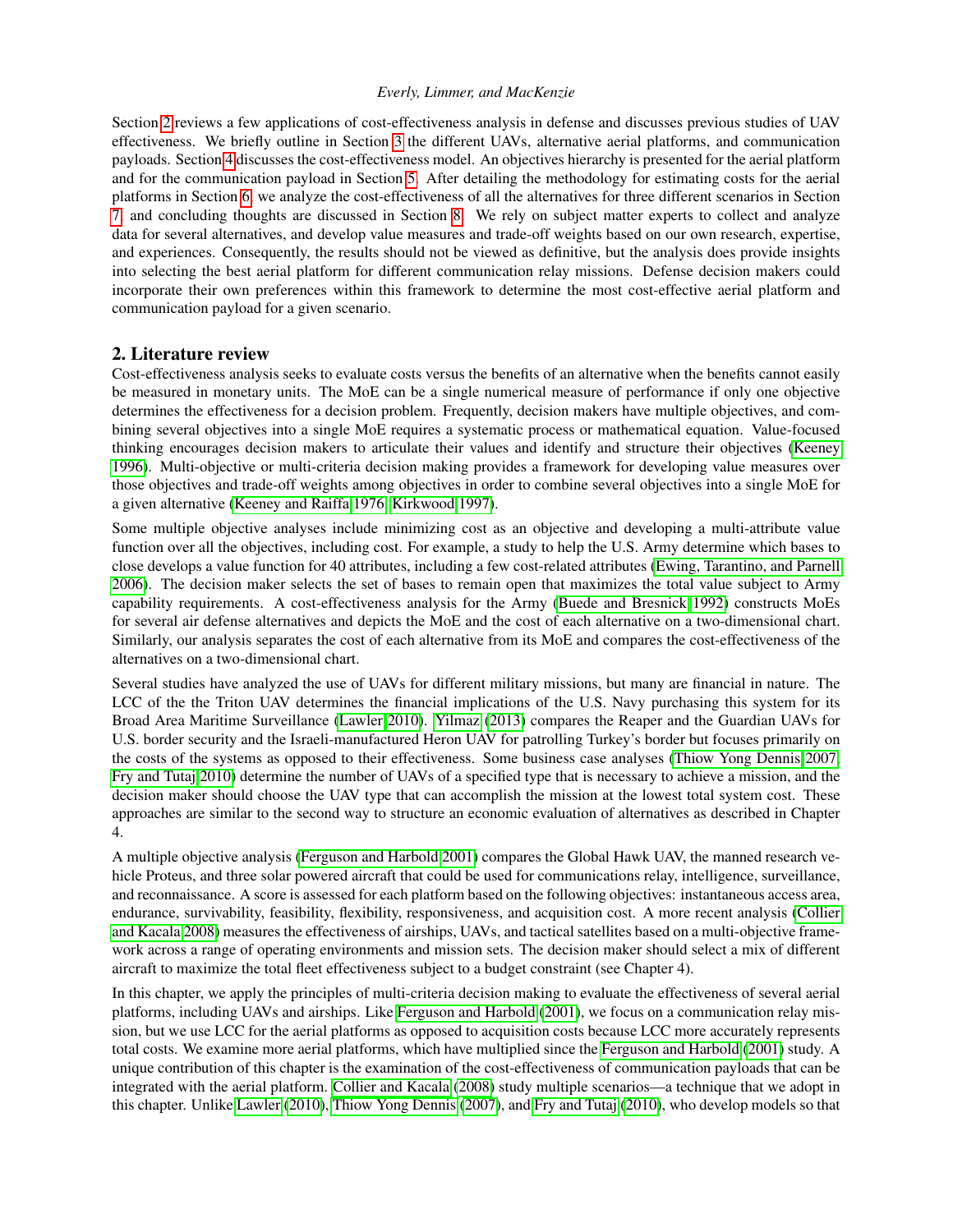the benefits or effectiveness is equal across the UAV alternatives, our analysis determines unique MoEs for different aerial platforms and communication payloads and different mission scenarios.

## <span id="page-2-0"></span>3. Alternatives

Over 50 countries' militaries are developing or operating about a thousand different UAV platforms [\(Parsons 2013\)](#page-16-2). The U.S. Department of Defense currently has approximately 11,000 UAVs in their inventory, consisting of almost 150 different platforms [\(American Institute of Aeronautics and Astronautics 2013\)](#page-14-3). Israel, who first deployed UAVs for military operations, manufactures approximately 45 different UAV platforms [\(Dobbing and Cole 2014\)](#page-15-7). We focus on 13 UAVs and 4 other aerial platforms that can be used for communication missions. We separately consider several communication payloads that can be fitted to these aerial platforms. Much of the information and many of the specifications for the aerial platforms come from [Nicholas and Rossi](#page-15-8) [\(2011\)](#page-15-8).

UAVs can be divided into five categories: small, medium, large, high altitude long endurance (HALE), and vertical takeoff and landing. Small UAVs are hand launched and include the Wasp III and RQ-11 Raven. Both UAVs are hand launched with ranges of 3-5 miles.

We examine two medium-size UAVs, the RQ-Shadow 2000 and the RQ-21 Blackjack. The Shadow with a wingspan of 20 ft is launched by catapult and usually lands using a runway with a hook at the bottom of the aircraft to snag a wire across the runway. The Shadow is primarily used for reconnaissance, surveillance, target acquisition, and battle damage assessment. The RQ-21 Blackjack with a 16 ft wingspan is a catapult-launched, vertically arrested UAV with multi-mission capability and 6 payload bays with power and Ethernet that can be fitted with cameras, communication capabilities, or other custom payloads.

Large UAVs have wingspans exceeding 25 ft and include the MQ-1 Predator, the MQ-1C Gray Eagle, the MQ-9 Reaper, and the X-47B Unmanned Combat Air System Air Carrier Demonstration (UCAS-D). The Predator was originally designed for intelligence, surveillance, and reconnaissance (ISR) but has been enhanced to be capable of taking on many roles to include targeting, forward air control, laser designation, weapons delivery, and bomb damage assessment [\(General Atomics Aeronautical 2013\)](#page-15-9). The Gray Eagle is a larger version of the Predator used by the U.S. Army [\(General Atomics Aeronautical 2012a\)](#page-15-10). The Reaper, also known as Predator B, is a hunter-killer UAV designed to eliminate time-sensitive targets via onboard 500-pound bombs and Hellfire missiles [\(General Atomics Aeronautical](#page-15-11) [2012b\)](#page-15-11). Still in the demonstration and testing phase, the UCAS-D is designed to take off and land on aircraft carriers and to perform persistent surveillance with strike capability [\(Naval Air Systems Command 2014\)](#page-15-12).

HALE UAVs are typically large UAVs with a maximum ceiling of approximately 60,000 feet and an endurance of 24 hours or more. The RQ-4 Global Hawk is operated by the U.S. Air Force for long-range ISR. The MQ-4C Triton is the U.S Navy's version of the Global Hawk and has deicing capability.

Vertical takeoff and landing UAVs (which can be small, medium, or large) have rotary blades. These UAVs include the MQ-8 Fire Scout, which is used on ships to provide situation awareness, targeting support, and communications relay, and the YMQ-18A Hummingbird used for ISR and carrying cargo.

Non-UAV aerial platforms considered as part of this study include rapidly erected towers and tethered balloons. Rapidly erected towers present an interesting alternative to UAVs because data link and power can be supplied via cables from the ground, which can offer near limitless endurance. Two possible towers are the Rapid Aerostat Initial Deployment (RAID) Tower System and Cerberus Tower [\("Army Deploys" 2008\)](#page-14-4). Tethered balloons, such as the TIF-25K and PTDS-74K aerostats, are capable of carrying power and data through the tether and can go significantly higher than towers [\("US Army Aerostat-Based PTDS" 2010,](#page-16-3) [Raven Aerostar 2014\)](#page-16-4).

In addition to identifying the most cost-effective aerial platform, we also evaluate the cost and effectiveness of 9 communication payloads that can be used with the aerial platforms. Wave Relay is a mobile ad hoc network (MANET) solution that continuously adapts to fluctuations in terrain and the environment to maximize connectivity and communication performance [\(Persistent Systems 2012,](#page-16-5) [2014\)](#page-16-6). We consider two Wave Relay configurations: the Wave Relay Gen4 Board and the Wave Relay Quad Radio Router. WildCat II is a tactical MANET product and can interact with two separate ground networks, bridge ground and airborne networks, or act as backhaul [\(TrellisWare Technologies](#page-16-7) [2014a\)](#page-16-7). Ocelot is a small form module manufactured by the same company that manufactures WildCat II [\(TrellisWare](#page-16-8) [Technologies 2014b\)](#page-16-8). The Xiphos 1RU and the Xiphos 6RU radios are 4G tactical broadband solutions for mobile communication users. The radios claim a range of 5 to 7 miles on the ground and up to 62 miles via airborne deployment with clear line of sight [\(Oceus Networks 2014\)](#page-15-13). The Falcon III RF-7800W OU440 is rated for operational uses up to 15,000 ft and includes a high level of encryption capability [\(Harris 2012b\)](#page-15-14). The Falcon III AN/PRC-1176 is a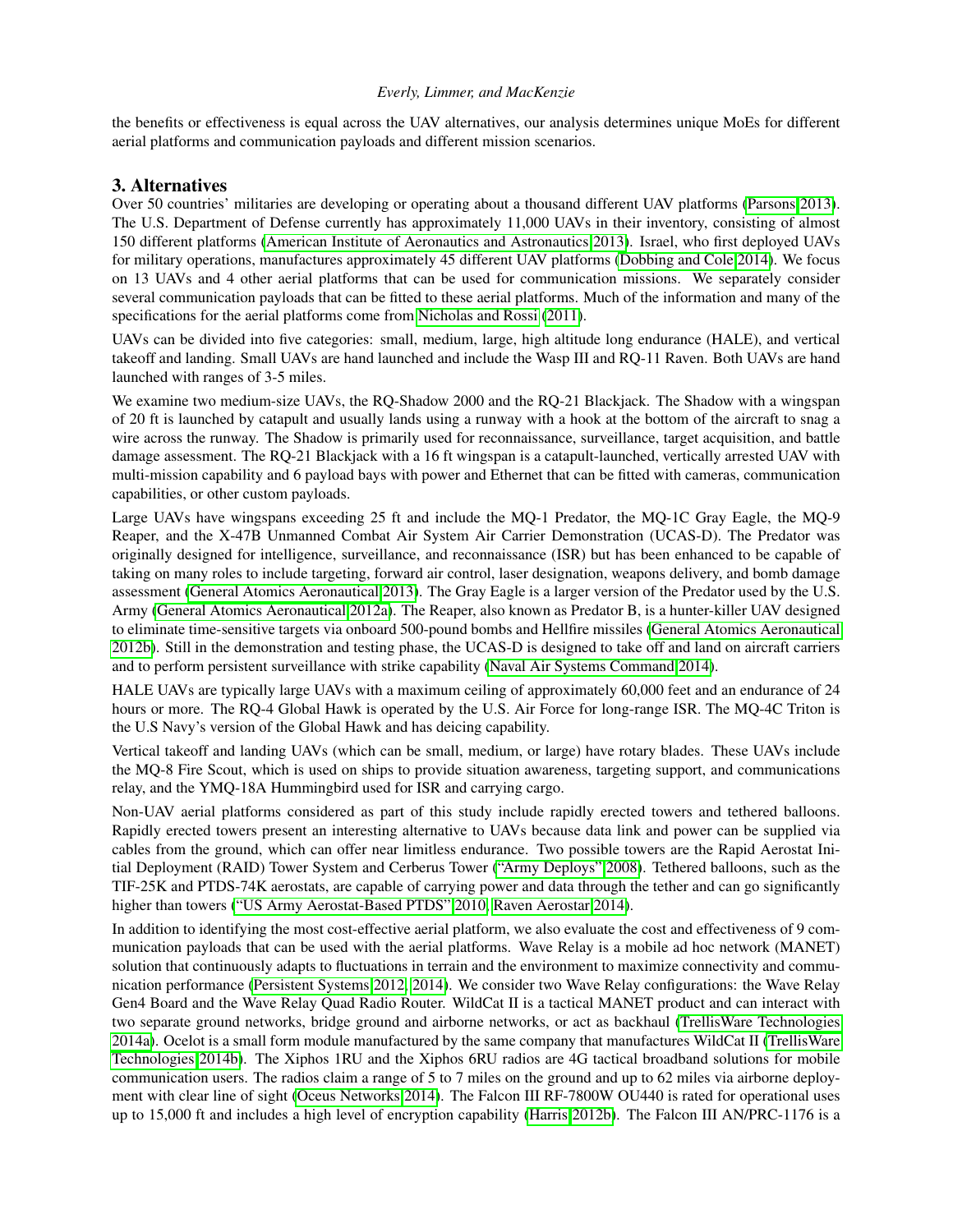manpack capable of UHF/VHF analog voice and digital data [\(Harris 2012a\)](#page-15-15). Finally, the Direct Data Link is designed specifically for small UAVs and provides Internet Protocol (IP)-based communication between a ground station and the aircraft [\(AeroVironment 2013\)](#page-14-5). The Raven UAV can come equipped with the Direct Data Link.

#### <span id="page-3-0"></span>4. Cost-effectiveness model

The model for evaluating the effectiveness of the aerial platforms and communication payloads follows the approach described in Chapter 8, and interested readers are encouraged to read that chapter for more extensive details. Measuring effectiveness begins with the development of an objectives hierarchy, and the bottom level of the hierarchy consists of measurable attributes. If the attributes are mutually preferentially independent, an additive value function can be used to measure the effectiveness of an alternative [\(Kirkwood 1997\)](#page-15-3). The MoE of the *j*th alternative  $v(i)$  is calculated via the following equation:

<span id="page-3-2"></span>
$$
v(j) = \sum_{i=1}^{M} w_i v_i (x_i(j))
$$
 (1)

where  $w_i$  is the global trade-off weight for attribute *i*,  $v_i(\cdot)$  is a value function for attribute *i*,  $x_i(j)$  is the level of attribute *i* for alternative *j*, and *M* is the total number of attributes. The range for  $v_i(\cdot)$  is between 0 and 1, inclusive.

If the attribute is a numerical measure, we assess the value function using marginal analysis by asking what the incremental or marginal change in value is when the attribute is increased or decreased. We fit an exponential function to the assessed values for attribute *i* using a least-squares approach (see the Appendix for more details). If the attribute is composed of categorical ratings, such as "low," "medium," and "high," we directly assign values from 0 and 1 for each category.

Local trade-off weights are weights assessed for all attributes within a single objective. We frequently use a swing weight procedure to assess local trade-off weights among attributes within an objective [\(von Winterfeldt and Edwards](#page-16-9) [1986\)](#page-16-9). The swing weight procedure assumes that all attributes are at the worst level, and the decision maker is asked which attribute he or she desires to move to the best level. The selected attribute receives a score of 100 and the desirability of "swinging" the other attributes from worst to best are assessed relative to the score of 100 for the most preferred attribute and a score of 0 when all the attributes are at their worst level. Local trade-off weights for each attribute are calculated by normalizing the scores so that these weights sum to one. Multiplying the local weights by the trade-off weights for each objective higher up in the objectives hierarchy returns global weights  $w_i$  for  $i = 1, \ldots, M$ for each attribute so that  $\sum_{i=1}^{M} w_i = 1$ .

After the MoE for each alternative is calculated via Eqs. [\(1\)](#page-3-2) and [\(2\)](#page-14-6), we depict the MoE and the cost of each alternative as a point on a two-dimensional chart. We analyze the cost-effectiveness of each alternative that belongs to the efficient set solutions, where the efficient set is composed of alternatives that are not dominated by another alternative. Tradeoffs between the different alternatives are discussed. (See Chapter 4 for an alternative perspective.)

# <span id="page-3-1"></span>5. Objectives hierarchy

The first step to measure the effectiveness of an alternative is to create an objectives hierarchy describing what should be done to achieve an effective solution for the aerial platform and communication payload. The aerial platform and communication payload have separate objectives hierarchies, and the bottom level for each hierarchy consists of attributes that can be measured or observed for each alternative. In order to keep the vocabulary simple, we call the first and second levels of the hierarchy "objectives" and the bottom or third level of the hierarchy "attributes." The hierarchies are based on our opinion after extensive research and discussions with subject matter experts.

#### 5.1 Objectives hierarchy for aerial platform

Maximizing the mission effectiveness of the aerial platform is divided into four objectives: maximizing performance, flexibility, readiness, and survivability (Figure [1\)](#page-4-0). Performance describes the capability of an aerial platform to perform the mission and is composed of five attributes. We seek to maximize range (the distance an aerial platform can travel as stated by the manufacturer), endurance (the maximum number of hours a platform can remain aloft), ceiling (the platform's mean sea level as stated by the manufacturer), cruise speed (the highest sustained operational speed a platform can achieve), and useful load (the amount of weight a platform can carry).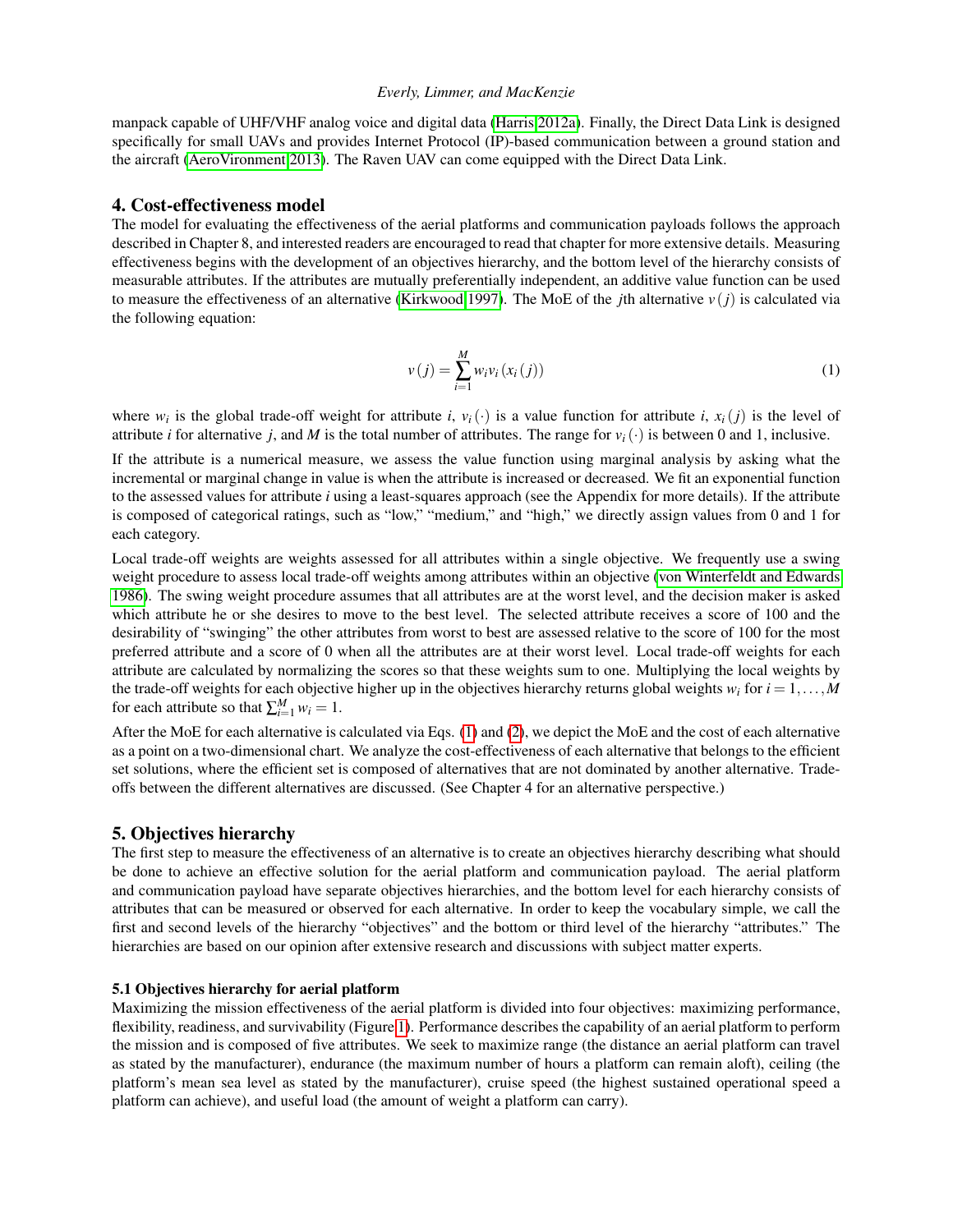<span id="page-4-0"></span>

Figure 1: Objectives hierarchy for aerial platform

Flexibility describes the ability to employ the aerial platform in different conditions. Flexibility is further divided into three attributes: launch requirement, recovery requirement, and man portability. Launch requirement describes the type of launch required by the aerial platform, and aerial platforms that need less space launching are favored over assets that require more space for launch. Recovery requirement describes the type of method utilized for recovering the aerial platform, and platforms that need less space to be recovered are favored over assets that require more space for landing. Man portability is a binary attribute, and a platform that is man portable can be transported and launched by a single operator. We seek to minimize the launch and recovery requirements and maximize man portability in order to maximize flexibility.

Readiness determines how prepared an aerial platform is to support the mission. Technology maturity level and all-weather capability are the only two attributes that define readiness. Other attributes that could also be used to measure readiness include the mishap rate and availability, but data for these attributes are generally not available for the alternatives. Technology maturity level is measured by the number of years in service for the aerial platform based on initial operating capacity, and it serves as proxy measure for the reliability of a platform. Platforms with less technology maturity lack the field testing and refinement of older and more tested designs. All-weather capability is a binary attribute, and the platform must have deicing capability to be all-weather capable.

Survivability describes the ability of an aerial platform to accomplish its mission without being harmed by the enemy. We want to minimize observability and maximize stealth in order to maximize survivability. We define observability as the ability of enemy combatants to detect the aerial platform with the naked eye. Stealth is a binary attribute. If a platform uses radar absorbent materials similar to modern stealth aircraft, we consider that the platform has stealth capability.

# 5.2 Objectives hierarchy for communication payload

As depicted in Figure [2,](#page-5-1) the objectives of maximizing performance, flexibility, and readiness will maximize the effectiveness of a communication payload. Performance describes the ability of the communication payload to provide a communications link during optimum conditions. We seek to maximize power output and receiver sensitivity (which measure the payload's range) and to maximize throughput. Throughput measures the connection speed between the communication payload and a single user, as reported by the vendor in raw number of bits per second. Power output is measured in watts, and receiver sensitivity is measured in decibel-milliwatts.

Flexibility describes the ability of the communication payload to operate in varying conditions and fulfill different mission requirements. Flexibility is composed of mesh capability, power consumption, weight, and traffic type. Mesh capability is a binary attribute because the radio can either execute a mesh topology—where nodes in the communication network can send and receive data and serve as a relay for other nodes—or not. We seek to minimize power consumption by the communication payload, which is measured in watts. Weight, measured in pounds, is based on the radio manufacturer's specifications. Traffic type is voice (VHF and UHF transmission), data (e.g., video, imagery), or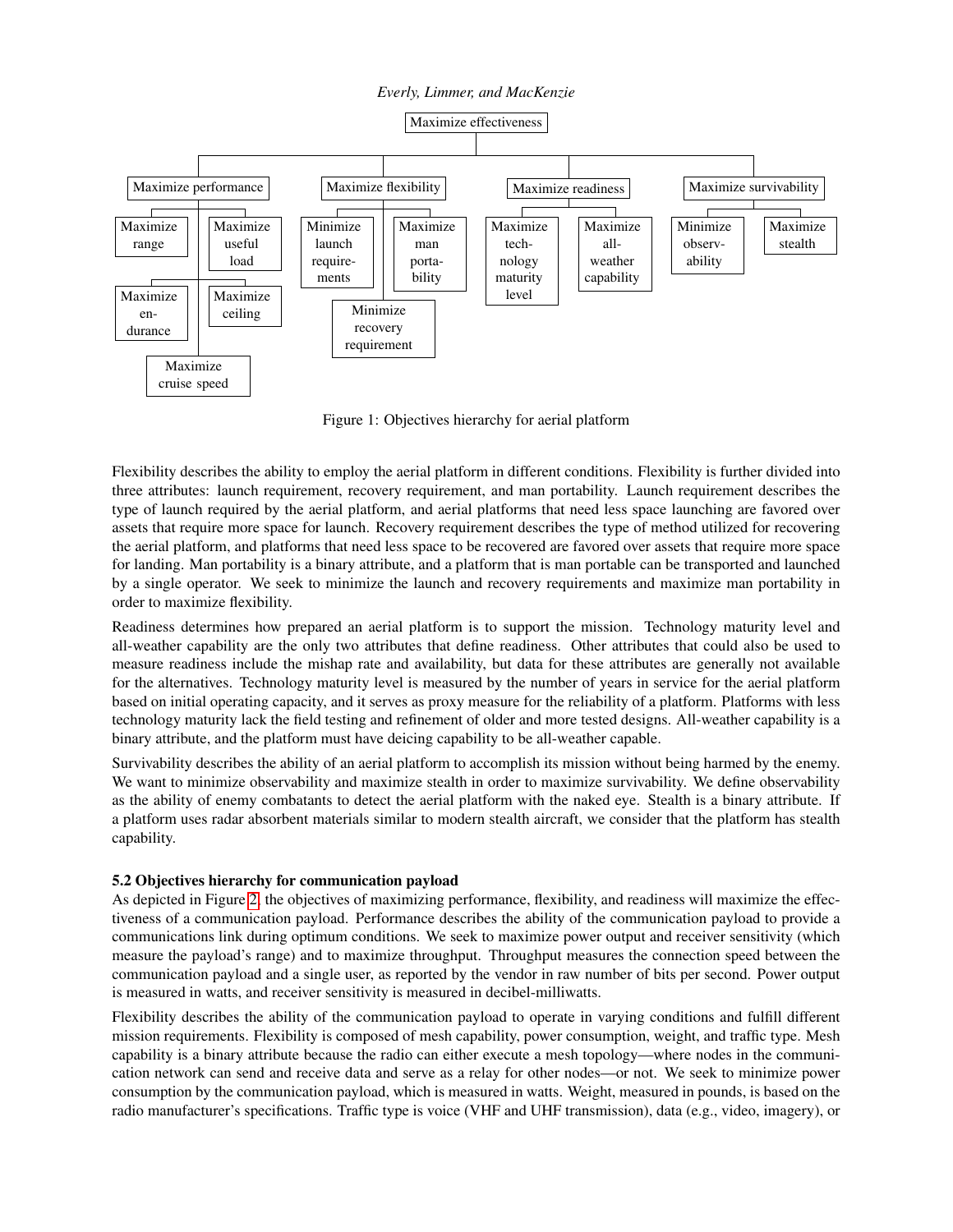<span id="page-5-1"></span>

Figure 2: Objectives hierarchy for communication payload

<span id="page-5-2"></span>

Figure 3: Annualized O&S cost as a function of acquisition cost

#### both.

Readiness determines how prepared a communications payload is to perform the mission. As with the aerial platforms, we use technology maturity level as a proxy measure for readiness because data on the availability of the communications payloads are not available.

#### <span id="page-5-0"></span>6. Cost estimation

Cost-effectiveness analysis should use the LCC for each alternative, which traditionally includes research and development, acquisition, operations and sustainment (O&S), and disposal costs (see Chapter 5). The program acquisition unit cost includes research and development, procurement, and military construction costs. Disposal costs are not included in this analysis either because the aerial platforms will be used for more than 15 years or are assumed to be minimal.

We use the annualized LCC for each aerial platform where the LCC equals the program acquisition unit cost plus the annual O&S costs multiplied by the planned service life of each platform. The acquisition cost is based on a single UAV, tower, or aerostat. We are not able to differentiate the cost of the individual aerial platform from the launch and recovery equipment, ground control stations, and other support equipment. The annual O&S cost for a platforms is estimated as a linear function of the acquisition cost based on known O&S costs for six UAVs, as depicted in Figure [3.](#page-5-2) The annual O&S cost is 10.1% of the acquisition cost.

Since data on O&S costs for the communication payload alternatives are not available, we compare the costs for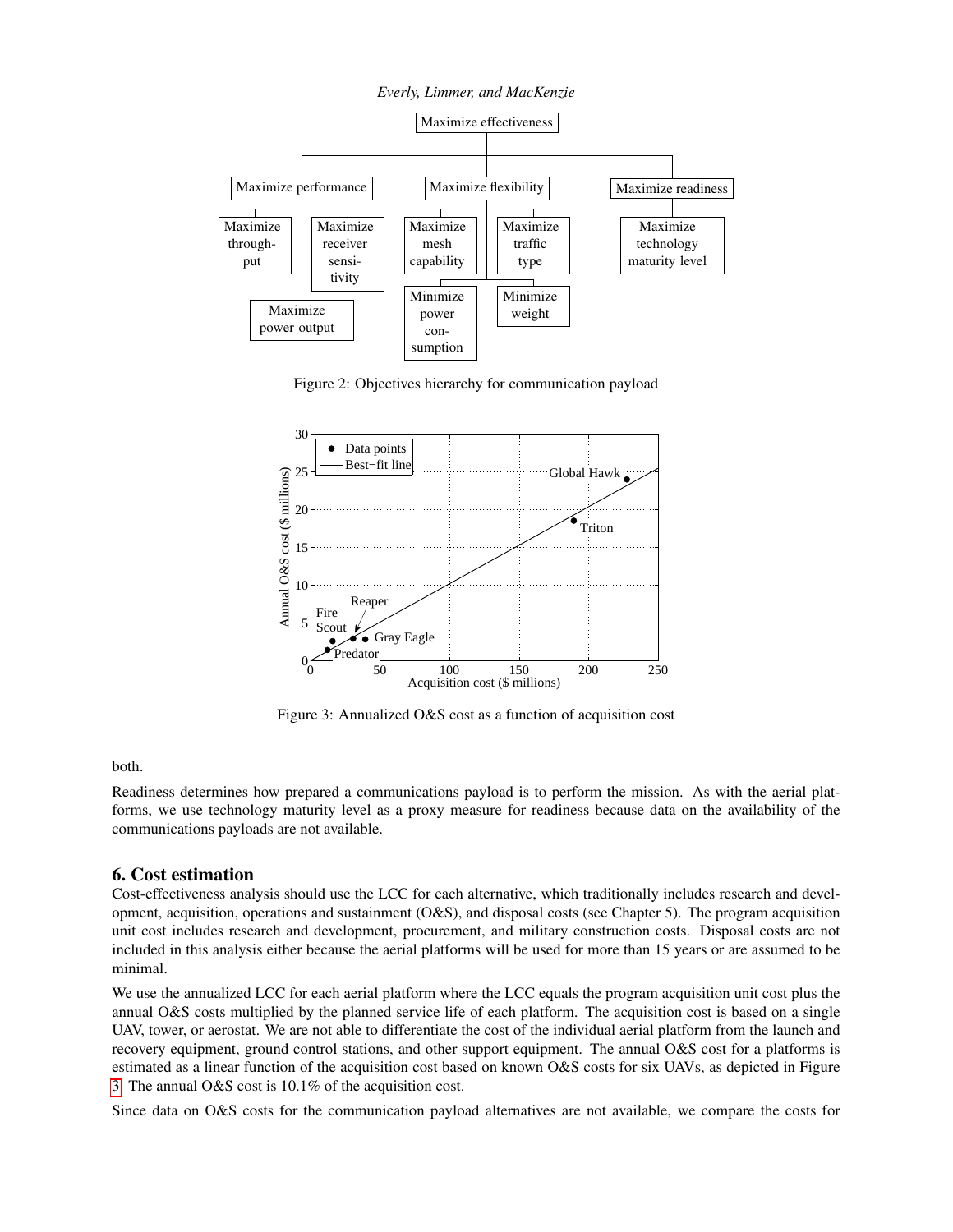communication payloads only using the acquisition costs. Since O&S costs are not included for communication payloads, the costs used in this analysis underestimate the true LCCs. Even if more accurate LCCs for communication payloads were used, their costs would still be minimal compared to the costs of the aerial platforms.

# <span id="page-6-0"></span>7. Cost-effectiveness analysis

The aerial platforms and their communication payloads are evaluated under three different scenarios. The three scenarios are disaster relief, long range, and tactical user. Each scenario poses unique communication challenges, and a decision maker's preferences differ among the scenarios. Consequently, value functions for each attribute and the trade-off weights change under each scenario. We describe each scenario and analyze the cost-effectiveness of aerial platforms and communication payloads for each scenario.

# 7.1 Disaster relief scenario

Under the disaster relief scenario, we envision a situation similar to Hurricane Katrina or Typhoon Haiyan in which communication and cellular infrastructure has been rendered useless, and a nation's military is ordered to provide aid and coordinate relief efforts in the area. Communications links for rescue teams are needed for a fast and successful response. The disaster area is a circular area with a 100 nautical mile (NM) diameter. Task force headquarters is stationary and located at an airfield on the immediate perimeter of the disaster area. Throughput demand is expected to be more than 200 Mbps at various times and the number of concurrent users could be between 50 and 100. UHF, VHF, and data relay support is needed.

## 7.1.1 Cost-effectiveness of aerial platform

The global weights for the disaster relief scenario are presented in Table [1.](#page-7-0) We use the swing weight procedure to determine the trade-off weights among the attributes that define performance. The local weights for the performance attributes are 0.28 for ceiling, 0.22 each for useful load and endurance, 0.17 for range, and 0.11 for cruise speed. Having a sufficient ceiling is necessary to ensure coverage of the entire disaster area. Endurance is important because of the long communication requirement, and useful load is important because of the large number of first responders who need connectivity. Comparing among the objectives of performance, flexibility, readiness, and survivability, we do not assign any weight to either flexibility or survivability because the scenario assumes that headquarters is at an operational airfield and no enemy are present. We consider performance 9 times more important than readiness for this scenario. Because we assume that icing is not a problem for this scenario, technology maturity level is the only attribute within flexibility to receive a non-zero weight.

Figure [4](#page-7-1) depicts the cost-effectiveness of each aerial platform. Ceiling and useful load account for almost half of the MoE of the most effective solutions (the Predator, Reaper, Hummingbird, and Global Hawk). The Triton, the Navy's variant of the Global Hawk, scores equally as well as those four UAVs for ceiling and useful load but is not scheduled for its first flight until 2015. Thus, the Triton performs badly on the readiness objective. If the Triton's technology maturity level equals that of the Global Hawk, its MoE would be similar to that of Global Hawk.

As can be seen from Figure [4](#page-7-1) which depicts the annualized LCC on a logarithmic scale, the efficient solution—which eliminates any alternative that is both less effective and more expensive than another alternative—includes the Raven, Cerberus Tower, TIF-25K, Predator, Hummingbird, Reaper, and Global Hawk. The Raven's endurance of only 1.5 hours and payload of 6.5 ounces make it an ineffective platform for this scenario. The Cerberus Tower's height of 30 feet allows for approximately a 7 NM radio horizon, which is inadequate coverage for this scenario.

Because the Global Hawk's effectiveness is only slightly greater than the Reaper's MoE and it costs \$30 million more per year, we prefer the Reaper to the Global Hawk. We also prefer the Predator to the Hummingbird because the Predator is only slightly less effective and costs \$64,000 less per year. The Hummingbird has a faster cruising speed but less endurance than the Predator. Comparing the Predator and Reaper, we ask if annually spending \$1.62 million is worth the increase in effectiveness from 0.85 (Predator) to 0.86 (Reaper). The Reaper is judged more effective than Predator because the former has a higher cruising speed, but in our opinion, the higher speed is not worth the additional cost for this scenario. We examine the trade-offs between the TIF-25K aerostat and the Predator. Although the Predator's MoE is 0.19 more than the MoE for the TIF-25K, it also costs \$1.9 million more per year. The TIF-25K's endurance of 14 days surpasses that the Predator's endurance of 40 hours. Selecting either alternative can be justified. The TIF-25K offers a low cost aerial platform with long endurance and adequate payload and ceiling, and the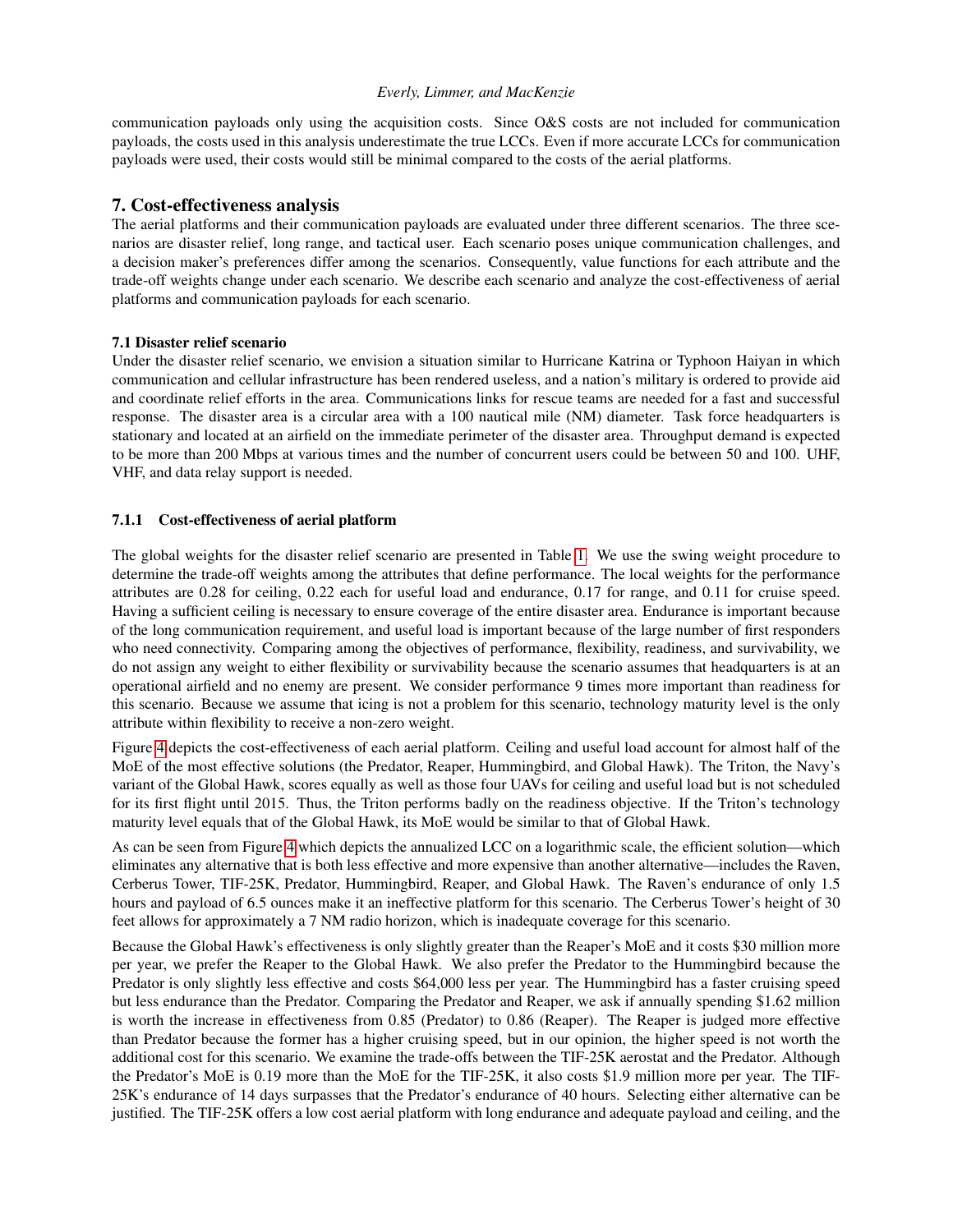<span id="page-7-0"></span>

| Objective     | Attribute                 | Trade-off weights for each scenario<br>Disaster relief Long range<br>Tactical user |       |       |
|---------------|---------------------------|------------------------------------------------------------------------------------|-------|-------|
| Performance   | Range                     | 0.150                                                                              | 0.090 | 0.000 |
|               | Useful load               | 0.200                                                                              | 0.090 | 0.155 |
|               | Endurance                 | 0.200                                                                              | 0.090 | 0.155 |
|               | Ceiling                   | 0.250                                                                              | 0.113 | 0.000 |
|               | Cruise speed              | 0.100                                                                              | 0.113 | 0.000 |
| Flexibility   | Launch requirement        | 0.000                                                                              | 0.000 | 0.115 |
|               | Recovery requirement      | 0.000                                                                              | 0.000 | 0.058 |
|               | Man portability           | 0.000                                                                              | 0.000 | 0.173 |
| Readiness     | Technology maturity level | 0.100                                                                              | 0.200 | 0.138 |
|               | All-weather capability    | 0.000                                                                              | 0.300 | 0.000 |
| Survivability | Observability             | 0.000                                                                              | 0.000 | 0.166 |
|               | Stealth                   | 0.000                                                                              | 0.000 | 0.041 |

Table 1: Global trade-off weights for aerial platform for each scenario

<span id="page-7-1"></span>

Figure 4: Cost-effectiveness of aerial platforms for disaster relief scenario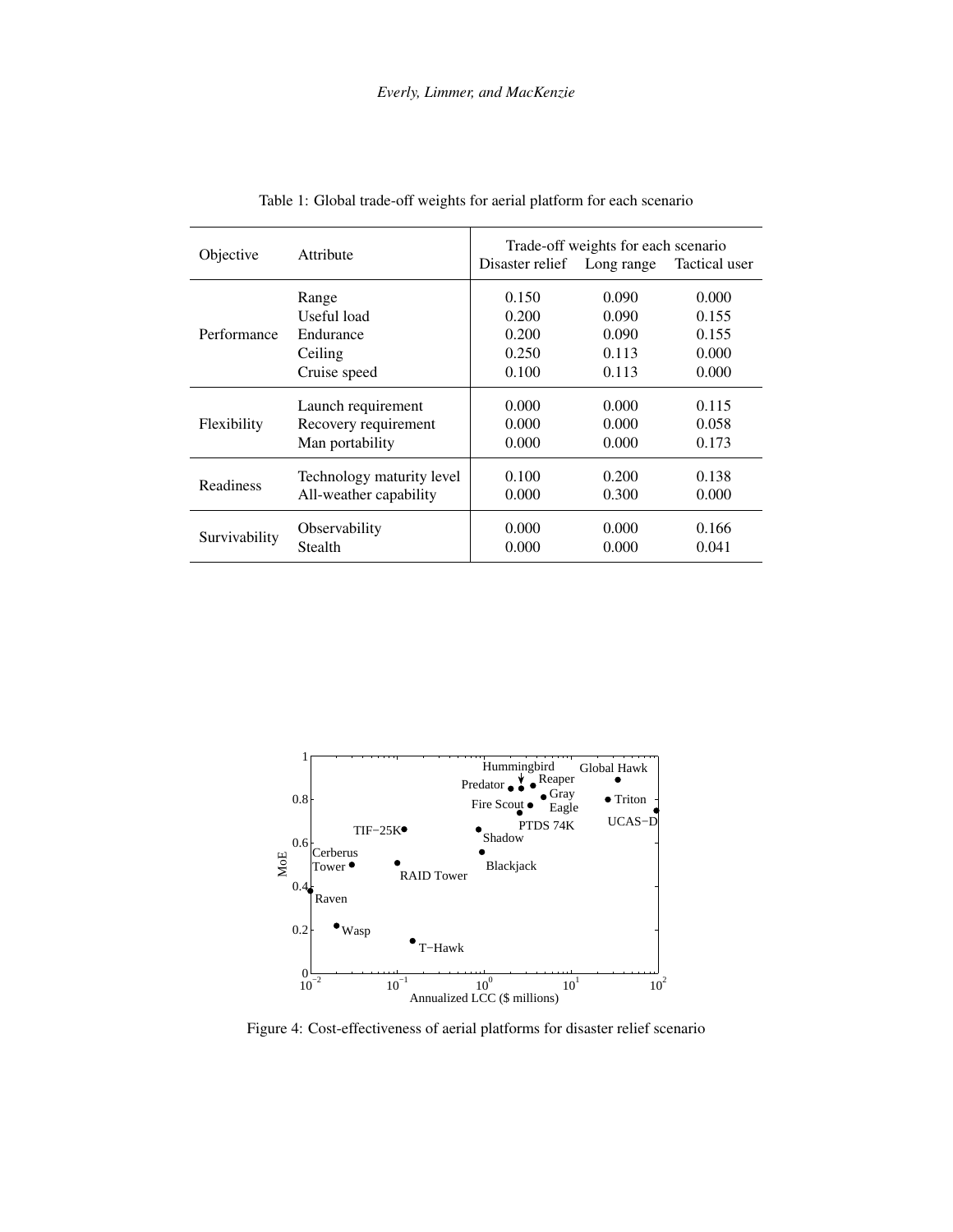<span id="page-8-0"></span>

| Objective   | Attribute                 | Disaster relief Long range | Trade-off weights for each scenario | Tactical user |
|-------------|---------------------------|----------------------------|-------------------------------------|---------------|
| Performance | Throughput                | 0.180                      | 0.000                               | 0.150         |
|             | Receiver sensitivity      | 0.120                      | 0.240                               | 0.090         |
|             | Power output              | 0.200                      | 0.240                               | 0.090         |
| Flexibility | Mesh capability           | 0.221                      | 0.000                               | 0.102         |
|             | Traffic type              | 0.109                      | 0.000                               | 0.102         |
|             | Power consumption         | 0.000                      | 0.165                               | 0.144         |
|             | Weight                    | 0.000                      | 0.165                               | 0.212         |
| Readiness   | Technology maturity level | 0.170                      | 0.190                               | 0.110         |

Table 2: Global trade-off weights for communication payload for each scenario

Predator offers more maneuverability and a larger coverage area, albeit at the expense of less endurance and a higher cost.

## 7.1.2 Cost-effectiveness of communication payload

The global trade-off weights for the communication payload attributes for disaster relief are depicted in Table [2.](#page-8-0) We use a swing weight method to determine the local trade-off weights for the three attributes (throughput, power output, and receiver sensitivity) within the performance objective. Improving power output from the worst (0 watts) to best (500 watts) level is most important and has a local trade-off weight of 0.4. Improving throughput is almost as important, and we assign a local weight of 0.36. Finally, improving receiver sensitivity is least important, and its local weight equals 0.24. Within the flexibility objective, we assess that having mesh capable technology is most important, and we judge having mesh capable technology is twice as important as having a radio that can carry both voice and data (traffic type). The payload's weight and power consumption are not important for this scenario. Comparing the objectives of performance, flexibility, and readiness, we rank performance most important, flexibility second most important, and readiness least important. We use the rank-sum method to calculate the local trade-off weights for these three objectives. $<sup>1</sup>$ </sup>

As can be seen from Figure [5,](#page-9-0) the efficient solution set is comprised of the Wave Relay, Wave Relay Quad, Falcon III RF-7800W, Xiphos 1RU, and Xiphos 6RU. (Figure [5](#page-9-0) shows the acquisition cost for each radio on a logarithmic scale to more clearly see the differences in costs.) If the decision maker places more importance on receiver sensitivity and traffic type relative to throughput, the Falcon III AN/PRC will replace the Falcon III RF-7800W as a member of the efficient solution set. Regardless, either of the Falcons is only slightly more effective than the Wave Relay Quad, and the Falcons cost \$18,000 more, and we prefer the Wave Relay Quad to either of the Falcons. The Xiphos 1RU and 6RU are most effective with MoEs of 0.79 and 0.93 respectively. Both radios offer high power output, high throughput, and excellent scalability for multiple users. Their superior capabilities are worth the additional cost.

#### 7.1.3 Solution compatibility

Both the TIF-25K and the Predator have enough useful load to carry either Xiphos radio units. However, available power for the radio units is a differentiator. The Predator has 1,800 watts available for payloads. The Xiphos 6RU's power consumption is over 3,000 watts. The Predator cannot normally support the Xiphos 6RU. The TIF-25K aerostat is capable of sending power to its payload from a ground based source up the tether. The TIF-25K should be able to power the Xiphos 6RU radio unit. This may require high voltage power sent from the ground up to the aerostat to avoid high power losses over the long transmission line of the tether, but it is feasible. If a decision maker prefers the more effective Xiphos 6RU because of its better throughput and power output, we believe the TIF-25K is the most cost-effective aerial platform. If the decision maker prefers the less expensive Xiphos 1RU, either the Predator with its greater coverage or the TIF-25K with its long endurance can serve as an effective aerial platform.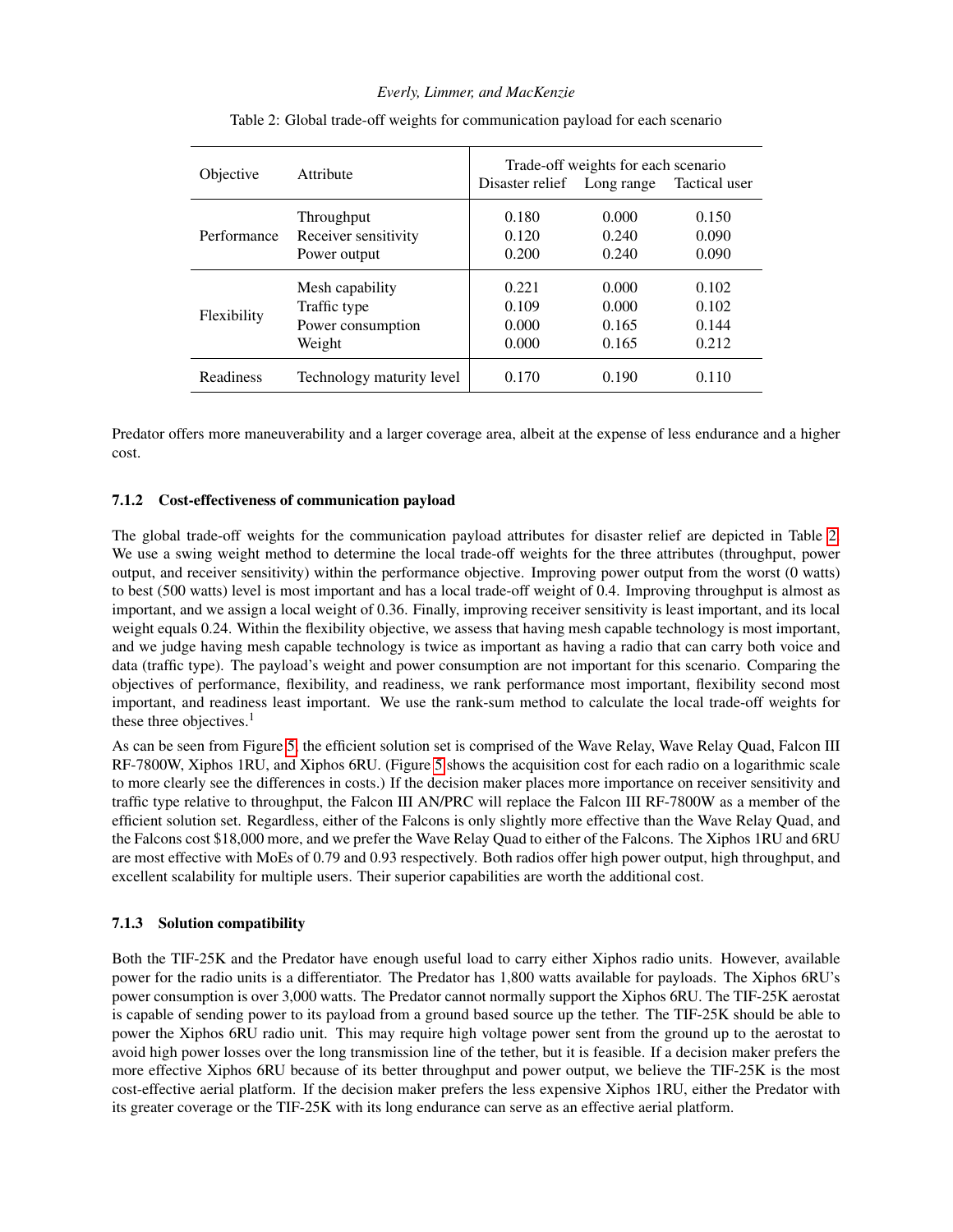*Everly, Limmer, and MacKenzie*

<span id="page-9-0"></span>

Figure 5: Cost-effectiveness of communication payloads for disaster relief scenario

#### 7.2 Long-range scenario

In the long-range scenario, the military leadership at headquarters needs to establish UHF (voice) communications with a ship 340 NM away. The ship has lost its satellite communication capability, and we assume that headquarters is based at a large airfield near the coast. No enemy resistance is expected. The weather is cloudy with the possibility of icing conditions at higher altitudes. We assume that headquarters will need to communicate with the ship for approximately four hours.

# 7.2.1 Cost-effectiveness of aerial platform

Table [1](#page-7-0) displays the global trade-off weights for the long-range scenario. As with the disaster relief scenario, the objectives for flexibility and survivability receive zero weight because the military is operating from a large airfield and enemies are not present. Within the performance objective, we believe it is most important to improve cruising speed, and cruising speed receives a local weight equal to 0.24. Improving the ceiling is only slightly less important, and the local trade-off weight for ceiling equals 0.23. Useful load, endurance, and range each receive local weights equal to 0.18. Within the readiness objective, the deicing capability may be crucial, and we assess local weights of 0.6 for all-weather capability and 0.4 for technology maturity level. The attributes that determine performance (useful load, ceiling, endurance, range, and cruising speed) have value functions in which the value of 0 corresponds to satisfactory requirements to complete the communication mission. Consequently, we are willing to trade off more performance in favor of readiness than we were in the disaster relief scenario. Both the performance and readiness objectives receive a trade-off weight equal to 0.5.

The long-range scenario requires that aerial platforms satisfy a minimum ceiling of 19,102 ft. This number is calculated as a function of the 340 NM distance between the ship and military headquarters. The Shadow, Raven, Wasp, and T-Hawk UAVs, the TIF-25K aerostat, and the RAID and Cerberus Towers are excluded from this analysis because their ceilings do not meet this requirement. The Blackjack's ceiling is 19,500 ft, but its range of 55 NM is so small that it would need a much higher ceiling to be effective for this scenario. Consequently, the Blackjack is not feasible for this scenario.

The efficient solution set for the long-range scenario consists of the Predator, Reaper, and Triton (Figure [6\)](#page-10-0). The Triton and UCAS-D are the most effective because of their deicing capability. Since the first flight for the UCAS-D is scheduled for 2019, its technology maturity level performs poorly, but even if it had the same technology maturity level as the Triton, the latter would still be more effective because the Triton has a higher ceiling than the UCAS-D. We estimate the annualized LCC of the UCAS-D at \$95 million, but its price point may come down to that of the Triton as the technology becomes more mature. If the UCAS-D's LCC is closer to that of the Triton, the UCAS-D could be a cost-effective alternative for the long-range scenario.

The Triton is annually \$23-25 million more expensive than the Reaper and Predator, but the Triton's MoE is 0.21 greater than that of the Reaper and 0.30 greater than that of the Predator. This gap in effectiveness is primarily due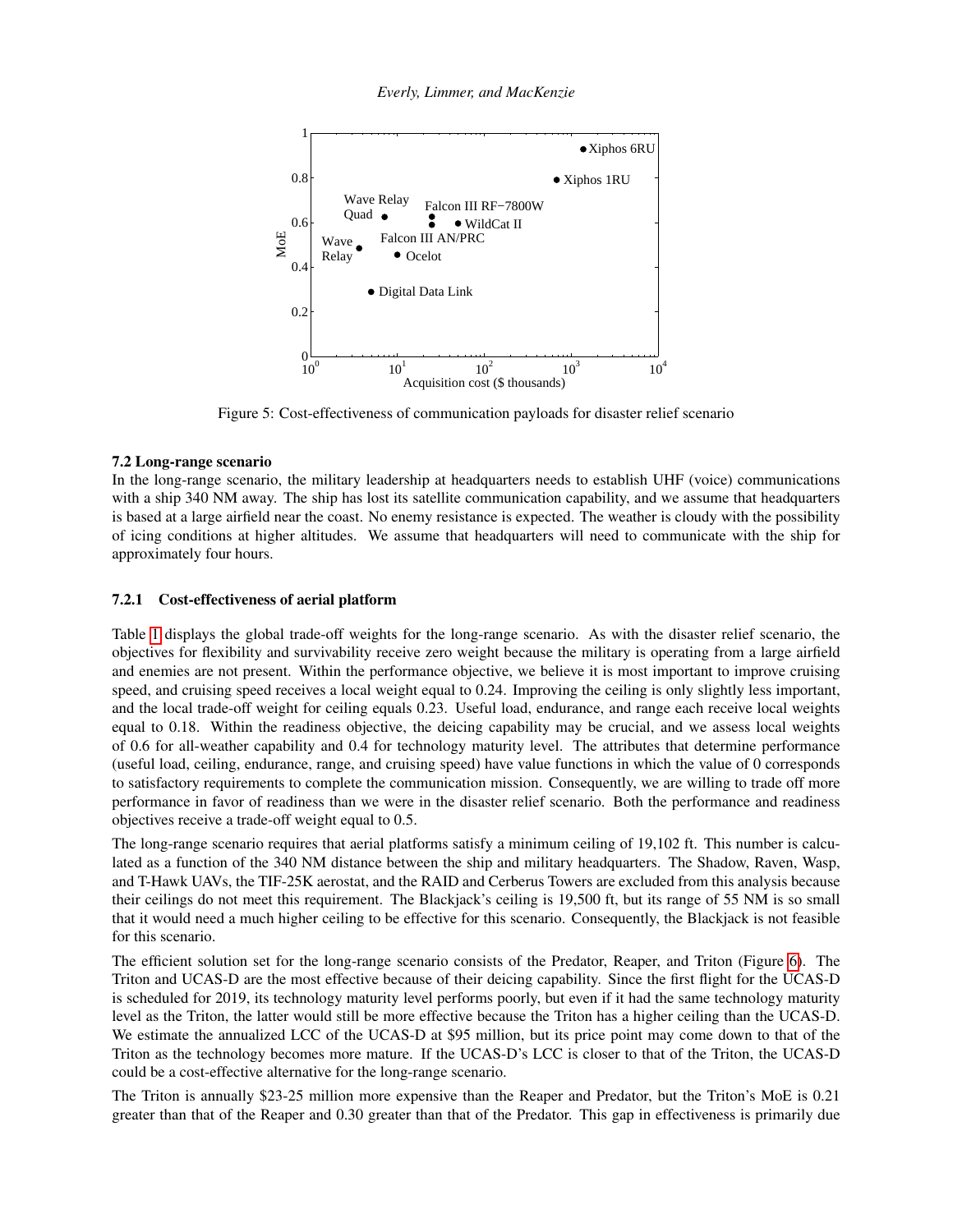*Everly, Limmer, and MacKenzie*

<span id="page-10-0"></span>

Figure 6: Cost-effectiveness of aerial platforms for long-range scenario

to the Triton's deicing capability. If icing conditions are not a factor, we prefer the Reaper to the Triton. The Reaper costs \$1.6 million more than the Predator, but its MoE is 0.09 greater than that of the Predator. All three UAVs will be evaluated for compatibility with the most cost-effective communication payloads.

#### 7.2.2 Cost-effectiveness for communication payload

Since the headquarters needs to be able to talk with the ship, the communication payload must support voice transmission. Given this requirement, the Falcon III AN/PRC and the Wildcat II are the only feasible alternatives. Within the flexibility objective, we are indifferent between trading off between power consumption and weight, and the traffic type receives no importance because the two feasible alternatives can support both voice and data transmission (Table [2\)](#page-8-0). We are also indifferent between trading off between power output and receiver sensitivity, and throughput is not important for this scenario. When comparing among the higher-level objectives, we prefer to increase performance, then to increase flexibility, and finally to improve readiness. We assign local weights of 0.48, 0.33, and 0.19 to those three objectives, respectively.

Figure [7](#page-11-0) depicts the cost-effectiveness of the two feasible radio units. The Falcon III AN/PRC and the Wildcat II are about equally effective according to our preferences, and we prefer the less expensive Falcon III AN/PRC. If a decision maker is unwilling to trade off as much flexibility for performance as we are, the Wildcat II will be rated more effective than the Falcon III AN/PRC. A decision maker may prefer the lighter Wildcat II that consumes less power than the Falcon III AN/PRC. The cost difference between the two communication payloads is about \$25,000, which may not be an important discriminator when the annual cost of the UAV is \$2 million or more.

#### 7.2.3 Solution compatibility

The three identified cost-effective aerial platforms for the long range scenario are the Predator, Reaper, and Triton UAVs. The Predator offers an effective low cost option. The Reaper offers twice the ceiling of the Predator and a turbine engine for a reasonable increase in cost over the Predator. The Triton offers unparalleled mission effectiveness but is also the most expensive of the three options by several orders of magnitude. Budget considerations as discussed in Chapters 4 and 7 may influence which UAV is selected. All three UAVs can easily support the Falcon III AN/PRC, which is a 12-pound, 55-watt 117G radio. Because these UAVs can easily support the Falcon III AN/PRC, a decision maker may not want to purchase the more expensive Wildcat II for this scenario.

#### 7.3 Tactical user scenario

This tactical user scenario involves a small special operations team or a single soldier trying to establish communications with higher command to coordinate extract. The tactical user is close to completing his mission and needs to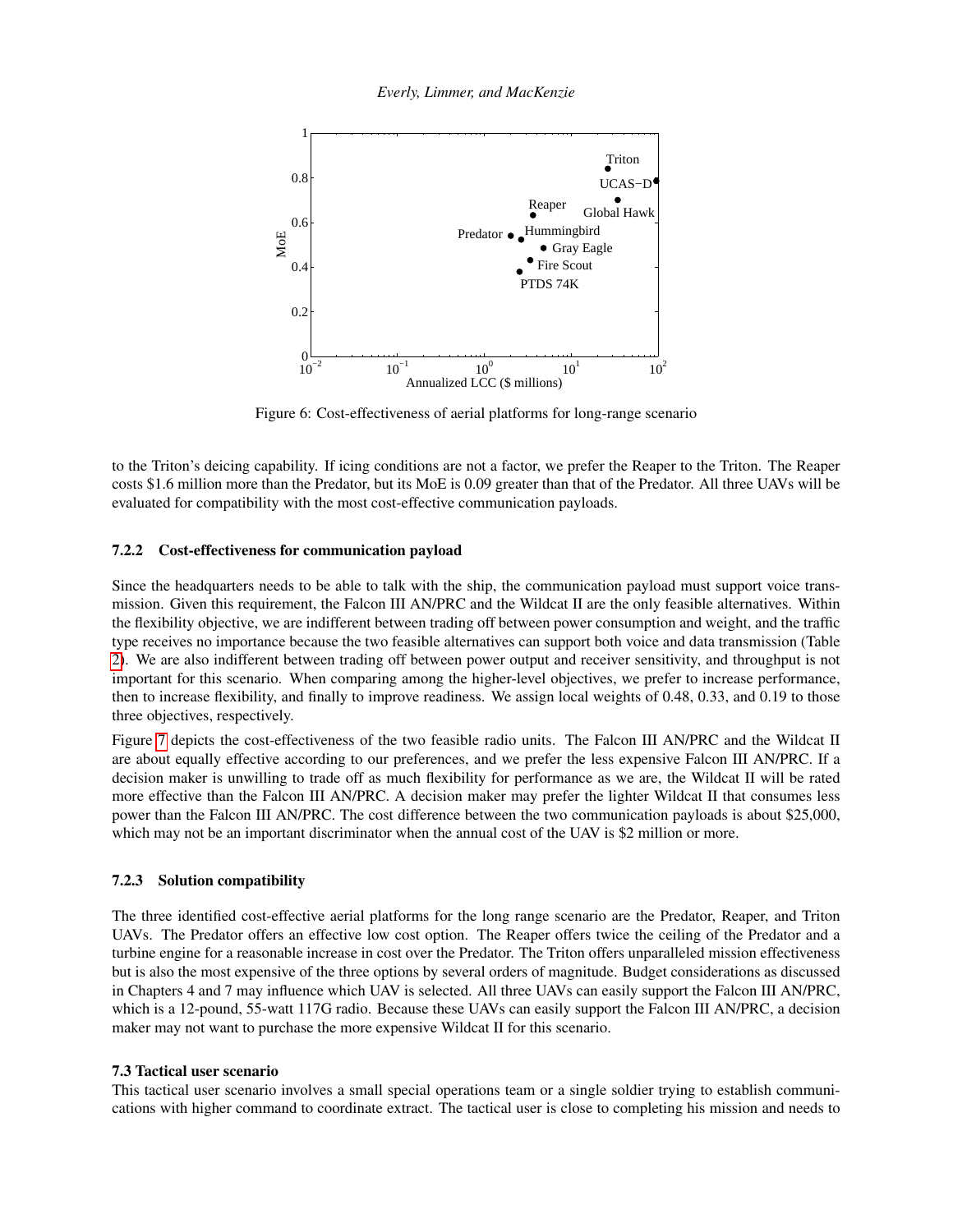<span id="page-11-0"></span>

Figure 7: Cost-effectiveness of communication payloads for long-range scenario

radio back to base to arrange a helicopter extract. The tactical user is about 10 NM away from the base, and a 500 ft mountain is blocking radio signals back to base. The tactical user lacks satellite communication capability. No extraction plans or time of next contact were established during the last contact between the base and the tactical user more than 24 hours ago. Only a small number of end users need to be supported. Although the primary method of communications is UHF/VHF, video may also be necessary. Additionally, the enemy is believed to be in the vicinity. The tactical user prefers to have possession and control of the aerial platform.

#### 7.3.1 Cost-effectiveness of aerial platform

If the 500 ft mountain is located midway between the user and headquarters, the tactical user scenario requires a minimum ceiling of 1,000 ft for the aerial platform. This requirement eliminates the T-Hawk, RAID Tower, and Cerberus Tower as feasible alternatives. After meeting this requirement, an aerial platform with a higher ceiling will not necessarily perform better, and we assign a trade-off weight equal to 0 to the ceiling attribute. The attributes range and cruising speed are not important for this scenario and also receive a weight of 0. We determine an equal preference for trading off between useful load and endurance, and each attribute receives a local weight of 0.5 within performance. Within the objective of flexibility, we use the rank-sum method to assign local weights after determining that man portability is the most important, launch method is the second most important, and recovery method is the least important. We determine that observability is much more important than stealth because the enemy is relatively low tech and decreasing observability is four times as important as moving from no stealth to stealth capability. This scenario has good weather, and deicing capability is unimportant, and technology maturity level has a local weight of 1.0.

The global weights for the attributes for the tactical user scenario is depicted in Table [1.](#page-7-0) We use a swing weight procedure to determine the relative importance of performance, flexibility, readiness, and survivability. Improving the flexibility of the aerial platform so that the platform can be carried and launched by a single individual is slightly more important than improving the performance (increasing the useful load and ceiling). Less important is improving the survivability (decreasing the observability), and least important is increasing the readiness (improving the technology maturity level).

The Raven is the superior solution for the tactical user scenario because it is the most effective and least expensive alternative (Figure [8\)](#page-12-0). The Raven's small size allows it to be carried by a single individual. It can only remain in the air for 1.5 hours, but that should be enough to allow the user to communicate with higher command. If man portability is a requirement, the only other feasible platform is the Wasp. The Wasp's smaller size and less weight may make it more portable than the Raven, but the Raven has more endurance and range. In our opinion, having more endurance is more important than the smaller size, and we select the Raven as the most cost-effective platform for this scenario.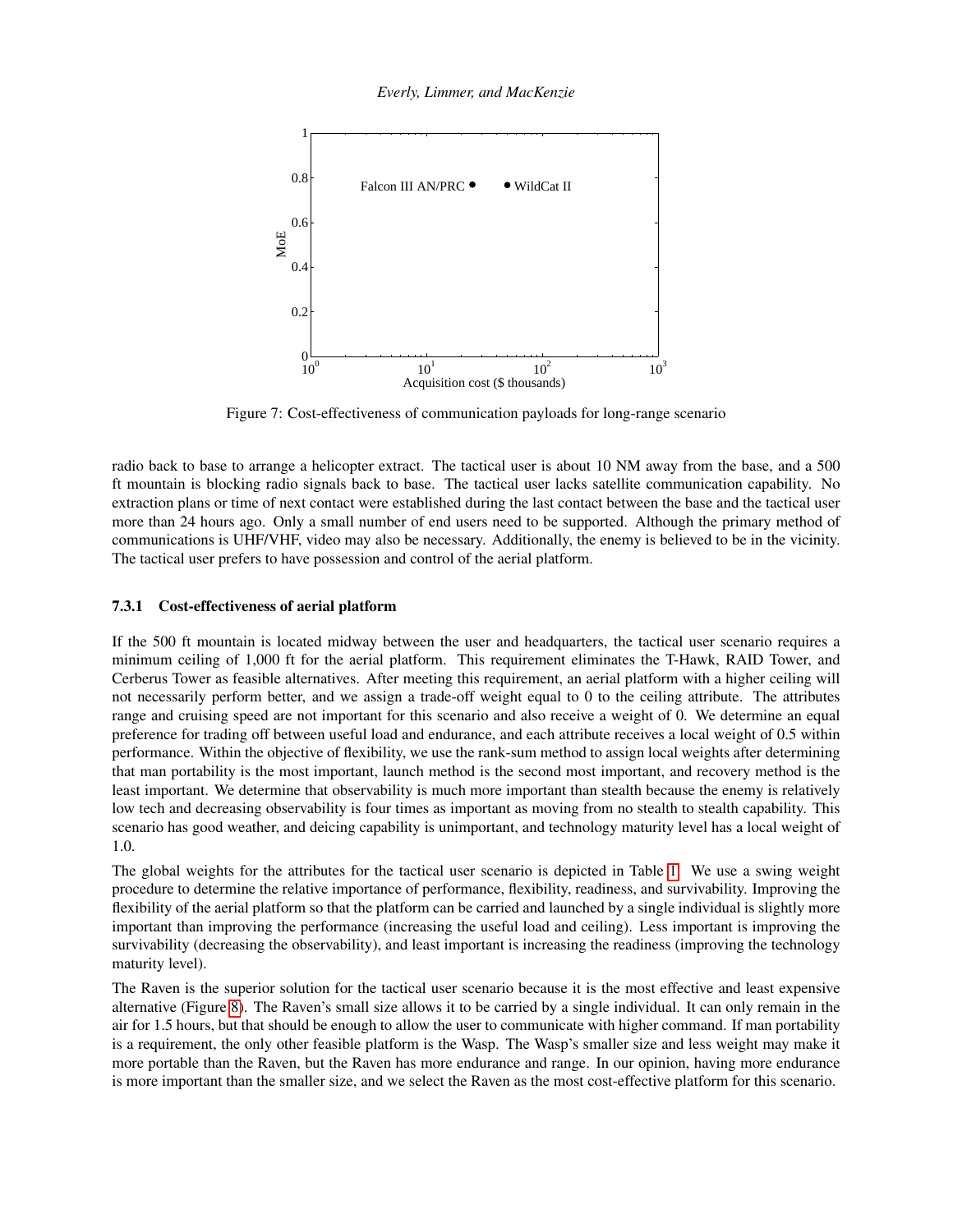<span id="page-12-0"></span>

<span id="page-12-1"></span>Figure 8: Cost-effectiveness of aerial platforms for tactical user scenario



Figure 9: Cost-effectiveness of communication payloads for tactical user scenario

#### 7.3.2 Cost-effectiveness of communication payload

Because we are selecting a UAV that can be carried by a single user, we place a lot of importance of maximizing flexibility, as depicted in Table [2.](#page-8-0) Using a swing weight procedure, we assign trade-off weights of 0.56 for flexibility, 0.33 for performance, and 0.11 for readiness. Within the flexibility objective, we believe it is important to minimize the weight of the radio, followed by minimizing power consumption. The attribute for weight has a local trade-off weight of 0.38, and power consumption has a local weight of 0.26. Mesh capability and traffic type each have local weights of 0.18. For the performance objective, increasing throughput is the most important attribute in order to allow the tactical user to transmit some video. The local weight for throughput is 0.45, and the both of the local weights for power output and receiver sensitivity are 0.27.

Figure [9](#page-12-1) displays the cost-effectiveness for the communication payloads. The Wave Relay radio is the most effective and the least expensive alternative. The Wave Relay's MoE is the largest because of the radio's small weight and relatively high throughput. If a decision maker places more importance on power consumption and receiver sensitivity relative to throughput, the Ocelot will become more effective than the Wave Relay although the former costs almost three times as much as the Wave Relay. Both communication payloads weigh less than 0.2 lbs. If a decision maker is unwilling to trade off as much performance in favor of flexibility than in our assessment, the WildCat II may be the most effective. The WildCat II weighs 3.4 lbs, which likely makes it too heavy for the small UAVs.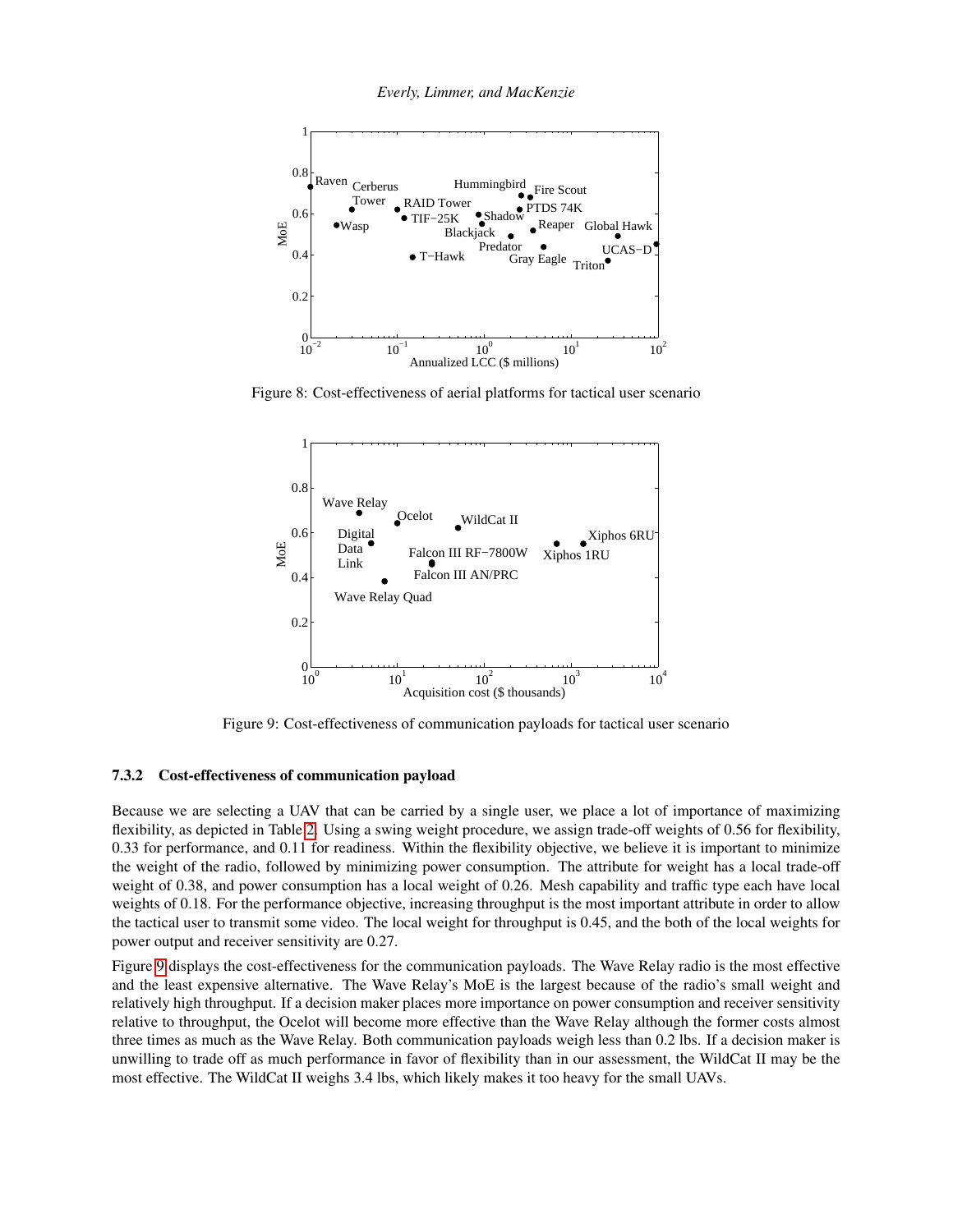## 7.3.3 Solution compatibility

The Raven and Wasp III UAVs have useful loads of 0.41 and 0.2 lbs, respectively, which excludes use of the WildCat II radio. The Wasp III would also have trouble carrying either radio. The Raven can easily accept the weight of the Ocelot and the Wave Relay card at 96 grams. However, with additional wiring, dedicated battery and antenna, either the Ocelot or Wave Relay could exceed the Raven's useful load, which could result in degraded performance of the airframe. Even though both communication payloads possess a small form factor, the payload compartment of the Raven may not be able to support either radio. A previous study [\(Menjivar 2012\)](#page-15-16) tested a Raven with a Wave Relay payload. The Wave Relay radio had to be taped onto the outside of the UAV instead of being secured inside the payload compartment, which is not ideal for performance of the UAV or the communication link.

One communication payload that would work with the Raven is AeroVironment's Digital Data Link. AeroVironment offers the Digital Data Link with the Raven UAV from the factory. Digital Data Link's price is positioned between the Wave Relay and the Ocelot at \$5,000, but it has a slightly lower MoE than either one at 0.55. However, compatibility between the Digital Data Link and the Raven is assured, whereas the Ocelot and the Wave Relay units needs further testing to ensure compatibility.

# <span id="page-13-0"></span>8. Conclusions

This chapter demonstrates the use of multi-criteria decision making to analyze the cost-effectiveness of aerial platforms and communication payloads for communication missions in the military. We compared the cost-effectiveness of 17 aerial platforms and 9 communication payloads across three mission scenarios.

The first scenario requires long endurance and high bandwidth capability to complete a disaster relief mission. The most cost-effective aerial platforms are the TIF-25K aerostat and the Predator UAV. The TIF-25K combines endurance measured in weeks and a high useful load with a moderate ceiling. Additionally, the TIF-25K can utilize a tether to power its payloads from the ground. The Predator is a very capable UAV platform with a relatively long endurance, long range, and reasonable cost of ownership. The most cost-effective communication payloads are the two configurations of the Oceus Networks Xiphos (1RU and 6RU) due to their high throughput, power output, and excellent scalability. The Xiphos radios can be relatively heavy (78 lbs to 276 lbs depending on configuration) and power hungry (855 to 3,275 watts depending on configuration). We select either a TIF-25K aerostat with a Xiphos 6RU connected to ground power or a Predator with a Xiphos 1RU configuration.

In the second scenario, a long-range relay is needed to connect users across a 340 NM range, which requires a minimum altitude of 19,102 ft due to radio horizon and UHF capability. The most cost-effective aerial platforms are the Predator, Reaper, and Triton. Due to its UHF capability, sensitivity, and power output, the Falcon III AN/PRC is the most cost-effective communication payload. Each of the three aerial platforms could be the best choice, depending on the decision maker's preference for price (Predator), better altitude and performance (Reaper), or outstanding performance and deicing capability (Triton). The extra performance and capability of the Triton comes with a much higher ownership cost than the Predator or Reaper.

A covert, tactical situation where portability is preferred is the final scenario. The most cost-effective aerial platform is the Raven, which combines man portability and adequate range and endurance with the lowest cost of any aerial platform in this study. The Wave Relay is the most cost-effective communication payload for this scenario because it weighs very little and possesses a relatively high throughput for its small form factor. However, compatibility between the Raven and Wave Relay cannot be confirmed at this time. The slightly less effective and more expensive Digital Data Link is compatible with the Raven and can be an acceptable solution in the interim until more compatibility testing can be completed between the Raven and the Wave Relay communication payload.

As with any analysis, our cost-effectiveness analysis relies on a number of assumptions, which can motivate future research. We assess compatibility between the most cost-effective aerial platforms and communication payloads within each scenario based primarily on the manufacturer's provided specifications. Actual field testing would provide a proof of concept and help validate the findings of this chapter. Since complete, transparent, and reliable cost data was not always available, further research of the fully captured LCCs for UAVs, military towers, and aerostats will enable a more accurate and detailed analysis. Other missions, such as ISR, may present an interesting and useful subject for future research, and other aerial platforms currently under development could be considered. Finally, other decision makers may have different objectives, value functions, and trade-off weights, which would change the alternatives' MoEs and the cost-effectiveness analysis.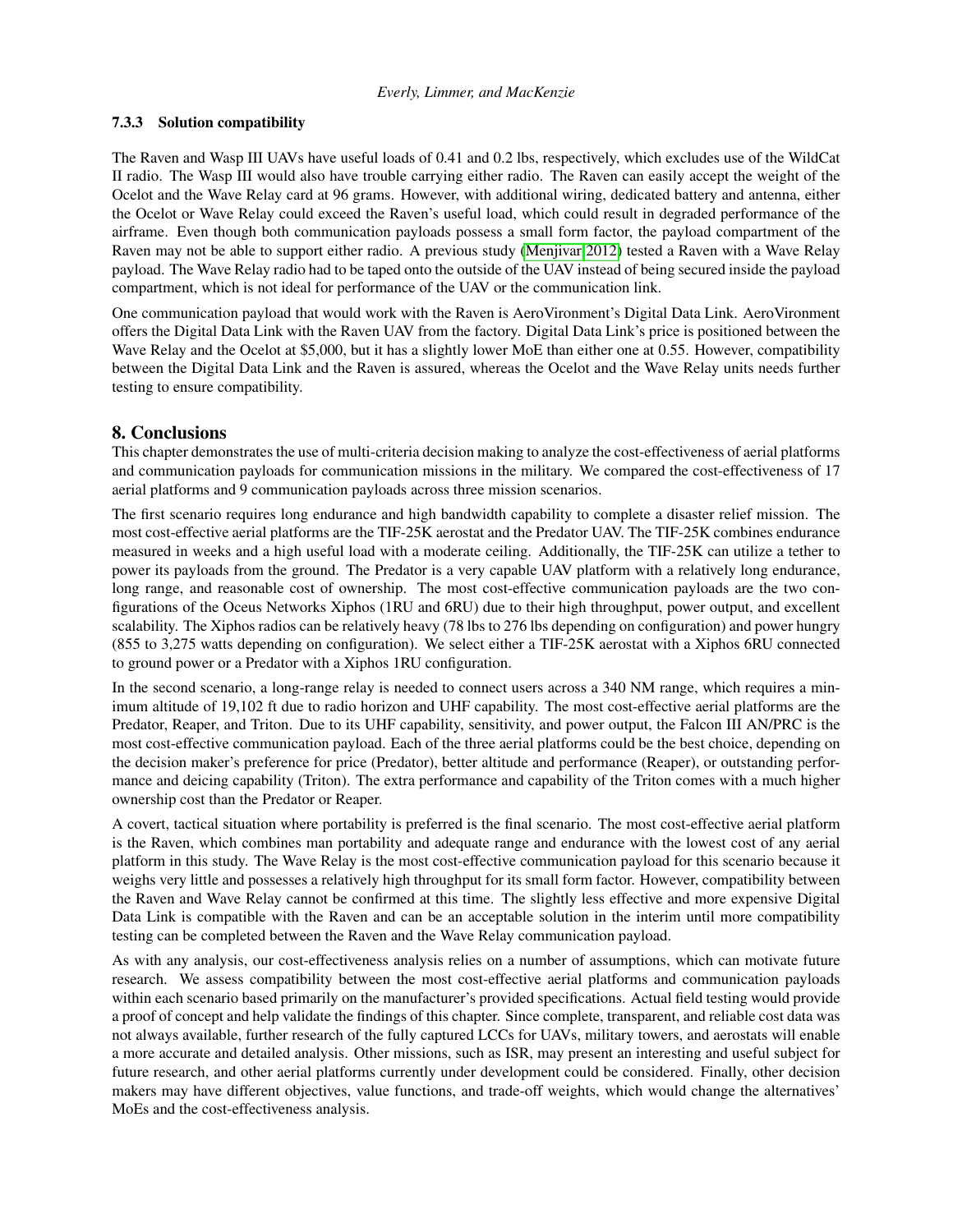This chapter offers a framework for comparing the cost-effectiveness of dissimilar aerial platforms and communication payloads across different mission sets. Several militaries around the world currently operate UAVs, and their use for communication will likely grow in the future. This research develops value functions and weighting parameters that change based upon mission requirements and are easily adapted to other mission sets including the traditional ISR mission. Our analysis demonstrates that the cost-effectiveness of an alternative depends on the mission requirements, and the military should continue to purchase a wide array of aerial platforms and communication payloads that can be used for different missions.

## Acknowledgments

We would like to thank Glen Cook and John Gibson of the Naval Postgraduate School for their advice and feedback during this research and for sharing their expertise in communication systems. Copies of the spreadsheets used to analyze the cost-effectiveness of the aerial platforms and communication payloads can be downloaded and altered to meet a decision maker's own preferences from Cameron MacKenzie's web page at https://faculty.nps.edu/camacken/ under the tab "Thesis Supervision."

## Appendix

Exponential value functions are used for the numerical attributes. The value of attribute  $i$  at a given level  $x_i$  can be calculated based on whether the decision maker prefers "more" or "less" of an attribute:

<span id="page-14-6"></span>
$$
v_i(x_i) = \begin{cases} \frac{1 - \exp\left(a\left[x_i - x_{\min}\right]^b\right)}{K} & \text{if more is preferred} \\ \frac{1 - \exp\left(a\left[x_{\max} - x_i\right]^b\right)}{K} & \text{if less is preferred} \end{cases}
$$
 (2)

where  $K = 1 - \exp\left(a\left[x_{\text{max}} - x_{\text{min}}\right]^b\right)$  is a normalizing constant,  $x_{\text{min}}$  is the attribute level for which  $v\left(x_{\text{min}}\right) = 0$  if more is preferred and  $v(x_{min}) = 1$  if less is preferred,  $x_{max}$  is the attribute level for which  $v(x_{max}) = 1$  if more is preferred and  $v(x_{\text{max}}) = 1$  if less is preferred, and  $a \in \mathbb{R}$  and  $b > 0$  are parameters selected to minimize the sum of the squared distances between  $v_i(x_i)$  and the assessed values.

In order for the value function to be defined over the domain of the attribute and so that  $0 \le v_i(x_i) \le 1$ , we require that  $v_i(x_i) = 0$  for all  $x_i \le x_{\min}$  and  $v_i(x_i) = 1$  for all  $x_i \ge x_{\max}$  if more is preferred and require that  $v_i(x_i) = 0$  for all  $x_i \geq x_{\text{max}}$  and  $v_i(x_i) = 1$  for all  $x_i \leq x_{\text{min}}$  if less is preferred.

#### **References**

<span id="page-14-5"></span>AeroVironment. 2013. "Digital Data Link." Last modified April. https://www.avinc.com/uas/small\_uas/ddl/.

AeroVironment. 2014. "UAS: RQ-11B Raven." Accessed August 29. http://www.avinc.com/raven.

- <span id="page-14-3"></span>American Institute of Aeronautics and Astronautics. 2013. "UAV Roundup 2013." *Aerospace America*, July-August. Accessed September 15, 2014. http://www.aerospaceamerica.org/Documents/AerospaceAmerica-PDFs-2013/July-August-2013/UAVRoundup2013t-AA-Jul-Aug2013.pdf.
- <span id="page-14-4"></span>"Army Deploys 300th RAID Tower, Supporting Forward Base Protection by Persistent Surveillance and Dissemination System PSDS2." 2008. *Defense Update*, November 23. Accessed August 29, 2014. http://defenseupdate.com/features/2008/november/231108\_psds2\_raid\_sensors.html.
- <span id="page-14-2"></span>Buede, Dennis M., and Terry A. Bresnick. 1992. "Applications of Decision Analysis to the Military Systems Acquisition Process." *Interfaces* 22:110-25.
- <span id="page-14-1"></span>Collier, Corey M., and Jeffrey C. Kacala. 2008. "A Cost-Effectiveness Analysis of Tactical Satellites, High-Altitude Long-Endurance Airships, and High and Medium Altitude Unmanned Aerial Systems for ISR and Communication Missions." Master's thesis, Naval Postgraduate School.
- <span id="page-14-0"></span>Department of Defense. 2013. "Unmanned Systems Integrated Roadmap FY2013-2038." Reference number 14-S-0553. Accessed August 29, 2014. http://www.defense.gov/pubs/DOD-USRM-2013.pdf.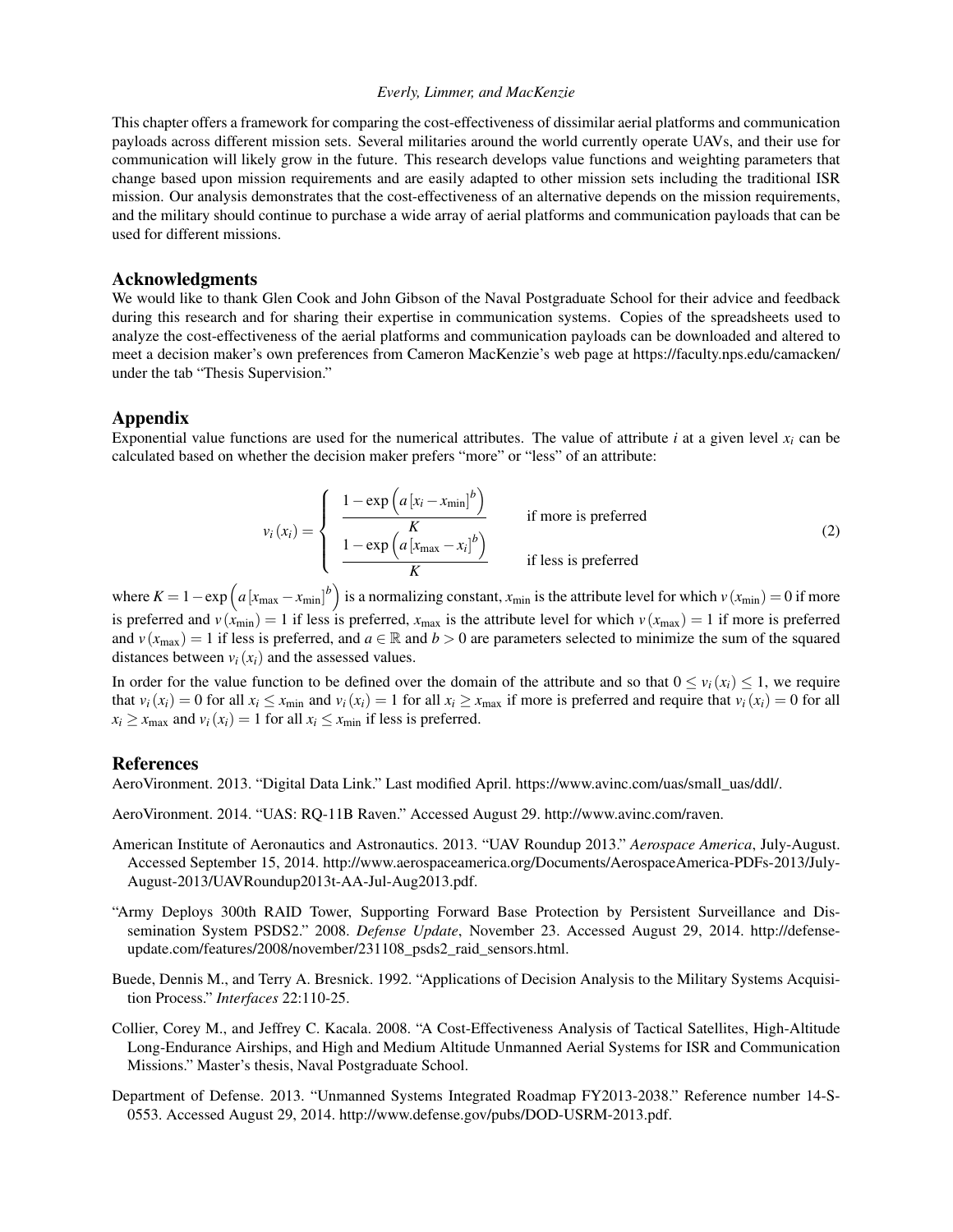- <span id="page-15-7"></span>Dobbing, Mary, and Chris Cole. 2014. '*Israel and the Drone Wars: Examining Israel's Production, Use and Proliferation of UAVs*. Oxford, United Kingdom: Drone Wars UK. http://dronewarsuk.files.wordpress.com/2014/01/israeland-the-drone-wars.pdf.
- "Drone Relay: PRC-152 Radios + RQ-7 UAVs = Front-Line Bandwidth." 2008. *Defense Industry Daily*, February 25. Accessed August 29. http://www.defenseindustrydaily.com/Drone-Relay-PRC-152-Radios-RQ-7-UAVs-Front-Line-Bandwidth-04753/.
- Dyer, James S., Thomas Edmunds, John C. Butler, and Jianmin Jia. 1998. "A Multiattribute Utility Analysis of Alternatives for the Disposition of Surplus Weapons-Grade Plutonium." *Operations Research* 46:749-62.
- <span id="page-15-4"></span>Ewing Jr., Paul L., William Tarantino, and Gregory S. Parnell. 2006. "Use of Decision Analysis in the Army Base Realignment and Closure (BRAC) 2005 Military Value Analysis." *Decision Analysis* 3:33-49.
- <span id="page-15-0"></span>Ferguson, Charles R., and Douglas A. Harbold. 2001. "High Altitude Long Endurance (HALE) Platforms for Tactical Wireless Communications and Sensor Use in Military Operations." Master's thesis, Naval Postgraduate School.
- <span id="page-15-6"></span>Fry, Jereed N., and Steven E. Tutaj. 2010. "A Business Case Analysis for the Vulture Program. MBA professional report, Naval Postgraduate School.
- <span id="page-15-10"></span>General Atomics Aeronautical. 2012a. "MQ-1C Gray Eagle." Accessed August 29, 2014. http://www.gaasi.com/products/aircraft/gray\_eagle.php.
- <span id="page-15-11"></span>General Atomics Aeronautical. 2012b. "MQ-9 Reaper/Predator B." Accessed August 29, 2014. http://www.gaasi.com/products/aircraft/predator\_b.php.
- <span id="page-15-9"></span>General Atomics Aeronautical. 2013. "MQ-1 Predator." Accessed August 29, 2014. http://www.gaasi.com/products/aircraft/predator.php.
- <span id="page-15-15"></span>Harris. 2012a. "AN/PRC-177G(V)1(C)." Accessed August 29, 2014. http://rf.harris.com/capabilities/tactical-radiosnetworking/an-prc-117g/default.asp.
- <span id="page-15-14"></span>Harris. 2012b. "RF-7800W-OU440." Accessed August 29, 2014. http://rf.harris.com/capabilities/tactical-radiosnetworking/rf-7800w.asp.
- <span id="page-15-1"></span>Keeney, Ralph L. 1996. *Value-Focused Thinking: A Path to Creative Decisionmaking*. Cambridge, Massachusetts: Harvard University Press.
- <span id="page-15-2"></span>Keeney, Ralph L., and Howard Raiffa. 1976. *Decisions with Multiple Objectives: Preferences and Value Tradeoffs*. New York: John Wiley & Sons.
- <span id="page-15-3"></span>Kirkwood, Craig W. 1997. *Strategic Decision Making: Multiobjective Decision Analysis with Spreadsheets*. Belmont, CA: Brooks/Cole.
- <span id="page-15-5"></span>Lawler, Paul P. 2010. "Cost Implications of the Broad Area Maritime Surveillance Unmanned Aircraft System for the Navy Flying Hour Program and Operation and Maintenance Budget." Master's thesis, Naval Postgraduate School.
- <span id="page-15-16"></span>Menjivar, Jose D. 2012. "Bridging Operational and Strategic Communication Architectures Integrating Small Unmanned Aircraft Systems as Airborne Tactical Communication Vertical Nodes." Master's thesis, Naval Postgraduate School.
- <span id="page-15-12"></span>Naval Air Systems Command. 2014. "Aircraft and Weapons: Unmanned Combat Air System Demonstration." Accessed May 24. http://www.navair.navy.mil/index.cfm.
- <span id="page-15-8"></span>Nicholas, Ted G., and Rita Rossi. 2011. *U.S. Unmanned Aircraft Systems, 2011*. Fountain Valley, California: Data Search Associates.
- <span id="page-15-13"></span>Oceus Networks. 2014. "Oceus Networks Xiphos." Accessed August 29. http://www.oceusnetworks.com/products/xiphos.